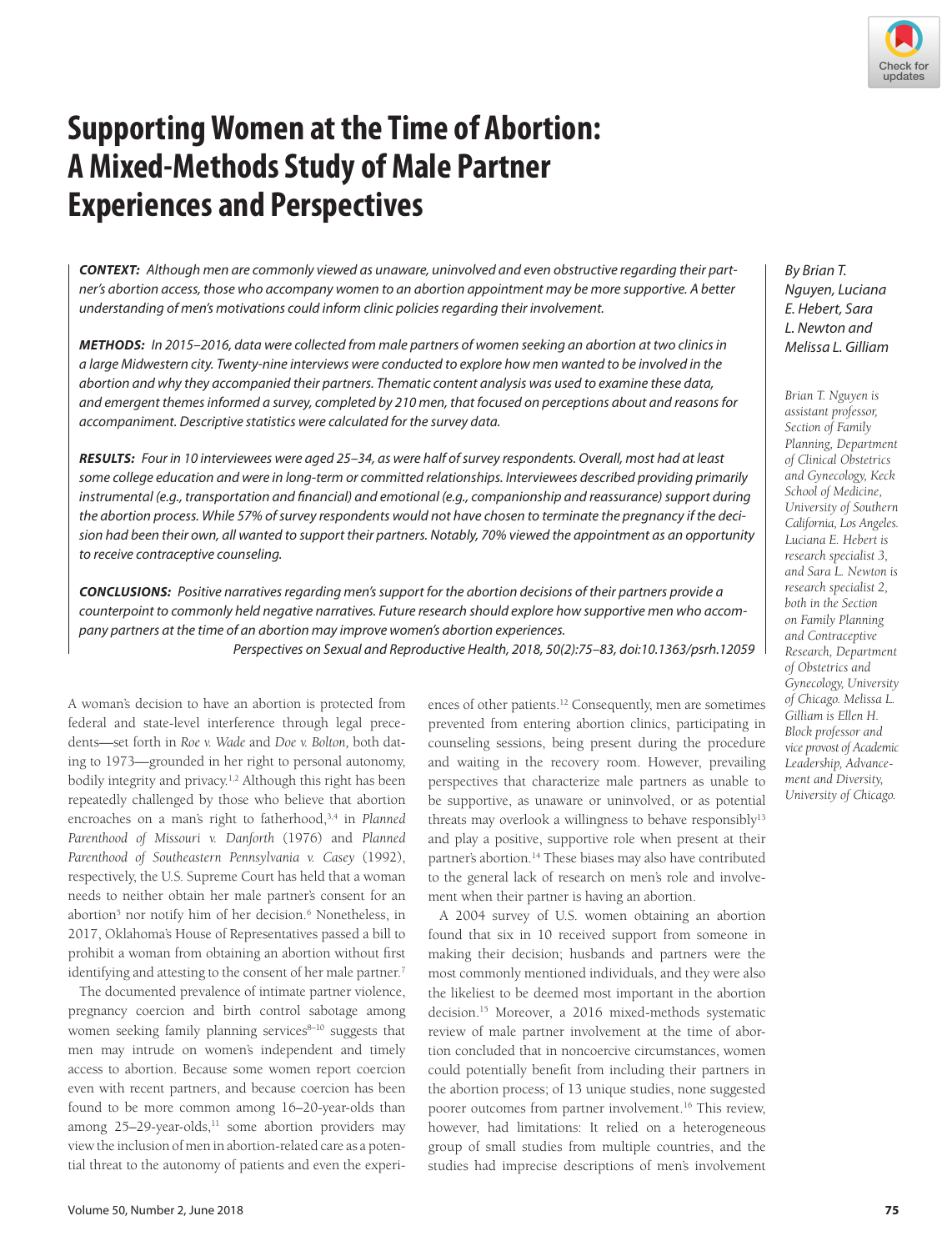and did not examine their pregnancy desires or motivations for accompanying their partners. While encouraging, the findings highlight the need for a more in-depth exploration of men's involvement at the time of an abortion.

Research, policies and practices related to the involvement of men in their partner's abortion need to consider the context of that involvement. The experiences and contributions of men who are neither present at nor involved in the abortion may be very different from those of men who accompany their partner to an abortion appointment.17 Indeed, research that recruits men who are not involved might also capture individuals who either were excluded from the abortion appointment or chose not to be involved; such men may well have negative abortion attitudes. These attitudes may reflect a poor relationship or discordant beliefs about preparedness for parenting with their female partner.<sup>18</sup> Findings from studies of men whose partners identify them as the main reason for getting the abortion cannot be extrapolated to the broader population of women who get an abortion. In an analysis that asked women about their partner's support for obtaining an abortion, 80% reported that he was aware of the procedure, and fewer than 10% said he was unsupportive.<sup>19</sup>

The present study focuses on the motivations and contributions of men at the time of their partner's abortion. A better understanding of men's involvement could help abortion providers develop clinic policies that address where and how men can be included in care both during and following the abortion. It could also shed light on social norms regarding male involvement in reproductive issues and assist providers in counseling men, both of which could contribute to improvements in reproductive health care for the couple and ultimately help to relieve women of some of the burden of preventing an unplanned pregnancy.<sup>20</sup>

### **THEORETICAL APPROACH**

An early study on men who accompany their partners to abortion appointments suggested that they want to be with the partners and provide support.<sup>21</sup> "Support," however, was not well defined. A general population survey of men subsequently distinguished between simple accompaniment and providing "emotional support";<sup>22</sup> other accounts described men's facilitating women's access to abortion (e.g., by providing transportation).<sup>23,24</sup> To systematically capture the range of men's support behaviors and activities, we classified them into four social support categories, using House's 1981 framework:<sup>25-27</sup> informational, instrumental, appraisal and emotional. This classification distinguishes support by the supporter's intent to help someone accomplish the task at hand. Thus, informational and instrumental support are characterized, respectively, by the acquisition of information and the provision of tangible resources to complete a task. Appraisal support entails coaching strategies, such as evaluation, feedback and reassurance, to facilitate progress. These differ from expressions of care or concern, which demonstrate emotional support that is intended to alleviate distress.

#### **METHODS In-Depth Interviews**

In-depth interviews were conducted between April and August 2015. Participants were recruited from two abortion clinics located in a large Midwestern city. One site was a high-volume, freestanding clinic that charged clients for the procedure, but offered sliding scale options; the other was a small-volume clinic at a university hospital that charged much less, on average, than the freestanding clinic. The hospital-based clinic had no written policies regarding male partner participation in the abortion process, while the freestanding clinic allowed men only in the waiting room.

Research assistants approached women during preabortion counseling and asked whether they were willing to have their partner participate in the study. If the male partner was present at the clinic, the patient invited him to speak directly to the researchers. If he was absent, the patient was asked to provide study information to him; he could then contact the researchers if he was interested in participating. Individuals were eligible if they were the male involved in the pregnancy, were at least 18 years old and were English-speaking. Cases in which the abortion was associated with a fetal anomaly or a medical condition, or in which intimate partner violence or sexual abuse was the reason for the termination, were excluded.

Men were recruited purposively to capture a broad range of perspectives, which were expected to vary by age and race or ethnicity.28 The recruitment target was 30 men, unless the researchers agreed that thematic saturation was reached sooner. All interviews were conducted by the primary author, an Asian American male physician in his 30s. While the physician was the abortion provider for the partners of some of the interviewed men, he never identified himself as such, but introduced himself as a researcher. Interviews were conducted in a private room at each facility. If an in-person interview was not possible, a telephone interview was offered within four weeks of the procedure. Male partners received a \$50 gift card upon completion of their interview. Women who helped to recruit a partner who was not at the clinic with them received a \$10 gift card upon his completion of the interview.

Prior to the interview, participants completed a brief, selfadministered survey that included questions about their sociodemographic, relationship status and reproductive characteristics; they also estimated gestational age at the time of the abortion. The interviewer administered these questions when the interview was conducted over the phone.

Given the limited information on men's experiences at the time of abortion, we structured our interview guide chronologically, asking participants to systematically talk about their involvement and inclusion in the abortion process, starting with their learning about the pregnancy and ending with the abortion and their partner's recovery; this last aspect was not covered by those who were interviewed at the time of abortion. They were asked to describe their role in the decision to obtain an abortion, as well as their expected and desired, versus actual, involvement in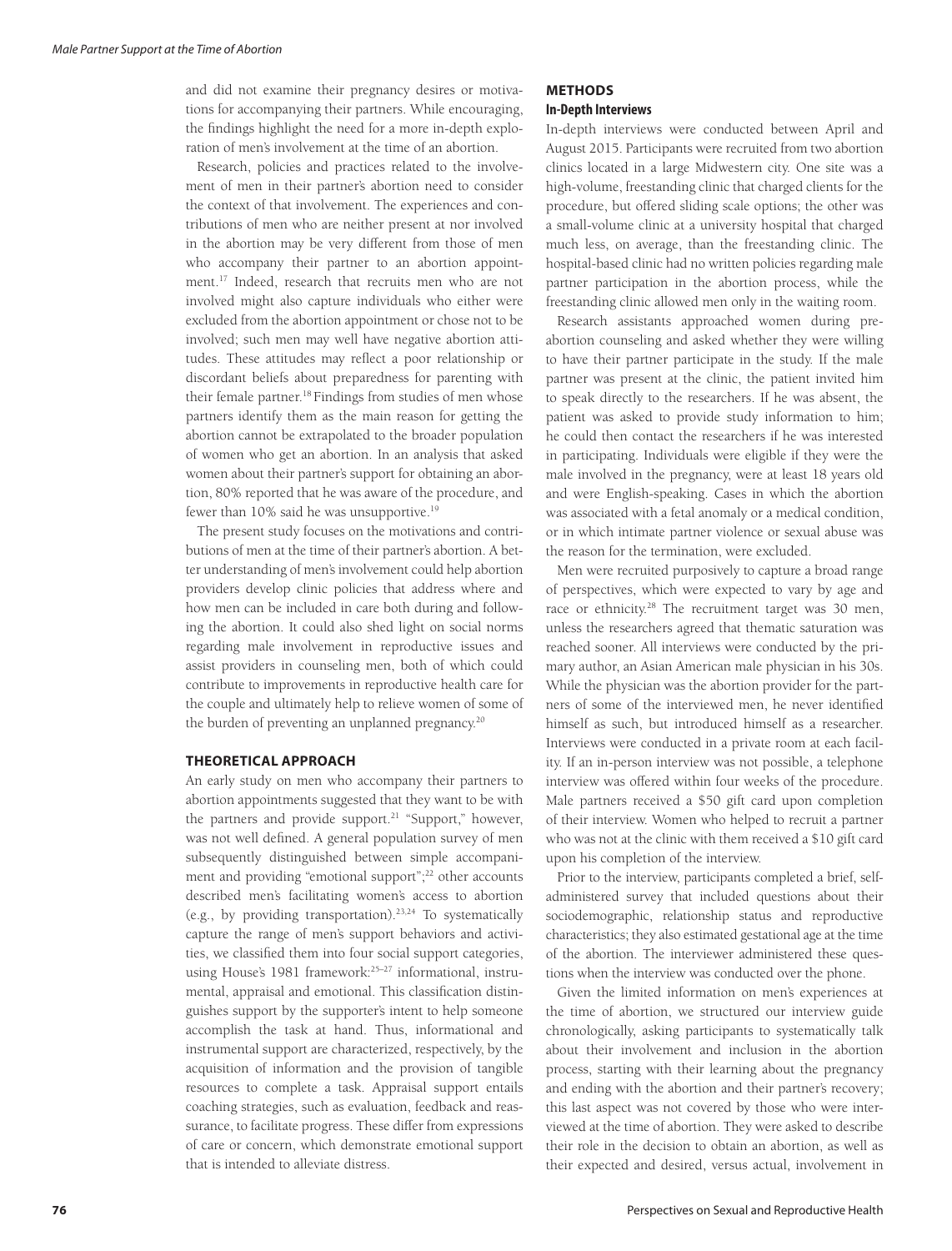abortion-related care at the clinic. The interview guide was pretested among a racially and ethnically diverse group of sexually active, young men who were not involved in the study to ensure comprehensibility of the questions and improve the interviewer's delivery. Interviews lasted 30–75 minutes, were audio-recorded and were transcribed verbatim by a transcription service; transcripts were verified by research staff. We offered all participants the contact information for a free, all-options pregnancy support talk-line experienced in abortion-related counseling for men.

#### **Survey**

Between February and May 2016, we recruited men for the survey in the clinic waiting rooms, using the same eligibility criteria that we had applied for interviewees. We aimed to recruit 200 men, given the survey's exploratory nature and resource limitations. At the time of their partner's procedure, participants completed the self-administered survey in a private room, using tablet computers. Data were collected and managed via secure, Web-based REDCap software. Participants received a \$10 gift card upon survey completion.

The 85-item survey covered nine domains that were drawn from a review of the literature and our qualitative findings. We included validated measures where applicable. The survey domains were sociodemographic characteristics; reproductive history, abortion experience and pregnancy intentions; characteristics of the current pregnancy; attitudes toward abortion and familiarity with the procedure; involvement in the abortion process; desire for independent or concurrent abortion or contraceptive counseling; satisfaction with the abortion experience; perceived impact of accompaniment on the female partner's experience and on the relationship; and attitudes toward contraceptive use and reproductive responsibility following the abortion.

The sociodemographic characteristics examined were age, racial or ethnic background, education level, employment status, income, relationship status and frequency of religious attendance. Relationship status was stratified into four categories: single or separated, short-term partnership (e.g., casual dating), long-term partnership (e.g., "going steady" or cohabiting) and committed partnership (engaged or married). In addition, we asked men "If the decision was entirely yours, would you have terminated the pregnancy?" On a four-point Likert scale, response options ranged from "definitely not" to "definitely yes." We also asked about respondents' familiarity with how an abortion is obtained and how it is performed; the options on a four-point Likert scale ranged from "very unfamiliar" to "very familiar."

Male partner involvement in the abortion was assessed by asking "Which of the following are important reasons to be with your partner for her abortion appointment?" The 25 listed reasons fell into three categories: practical (e.g., providing transportation, paying for the procedure, viewing the ultrasound); expressive (e.g., giving social or emotional support, making sure she understands the steps); and personal (e.g., seeking personal support or counseling, changing the

woman's mind about having the abortion). Respondents selected all reasons that were applicable. Finally, men were asked whether they wanted any abortion or contraceptionrelated counseling; possible responses ranged from "definitely not" to "definitely yes" on a four-point Likert scale. The survey was pretested among the same group of men used for the interview guide; minor revisions were made to ensure acceptability and timely completion.

#### **Analysis**

Qualitative data analysis was guided by a thematic content approach whereby research staff initially developed a codebook from deductive codes that were generated from the interview guide.29 Two team members used Atlas.ti to independently and iteratively code 10 transcripts, modifying the codebook during the process to include inductive codes that emerged from the data. They then recoded the interviews according to the revised codebook. Examination of interrater reliability coefficients guided the need for group discussion of codes and revision of the codebook, until a kappa coefficient of 0.7 was reached. Codes were consolidated and categorized in a matrix of themes and representative quotations.

Survey data were analyzed using simple descriptive statistics. Men's preference for the abortion was dichotomized, and differences were assessed by selected characteristics, using chi-square tests. All analyses were performed with Stata version 13.1.

The institutional review board of the University of Chicago's Biological Sciences Division approved the study. Interviewees provided verbal consent, and survey respondents indicated consent on the electronic survey.

# **RESULTS**

# **Qualitative Findings**

Thirty men completed in-depth interviews; however, one was excluded after disclosing that he was not the partner involved in the pregnancy. Twenty-seven participants had been recruited by research staff at the time of the abortion, and two by their partner following the abortion. Thirteen interviews took place on the day of the procedure, and the rest within four weeks. Nearly 40% of interviewees were aged 18–24; another 40% were 25–34. Forty-five percent were black, 28% were white, 10% were Hispanic or Latino, and 17% were of other racial or ethnic backgrounds. More than three-fourths of interviewees had at least some college education, and a similar proportion were in a long-term or committed relationship. Nearly half had at least one child living at home, and four in 10 reported previous experience with a partner having an abortion.

**•***Overview of involvement.* One of the most salient themes that emerged from the interviews was how men valued being involved throughout the abortion process. Twentytwo participants felt it was important to be included in each step of the process. As a 21-year-old in a long-term relationship, who "would never really want an abortion," explained, "I said I wanted to see [the ultrasound], so that I'm a part of this, so that we're both going through this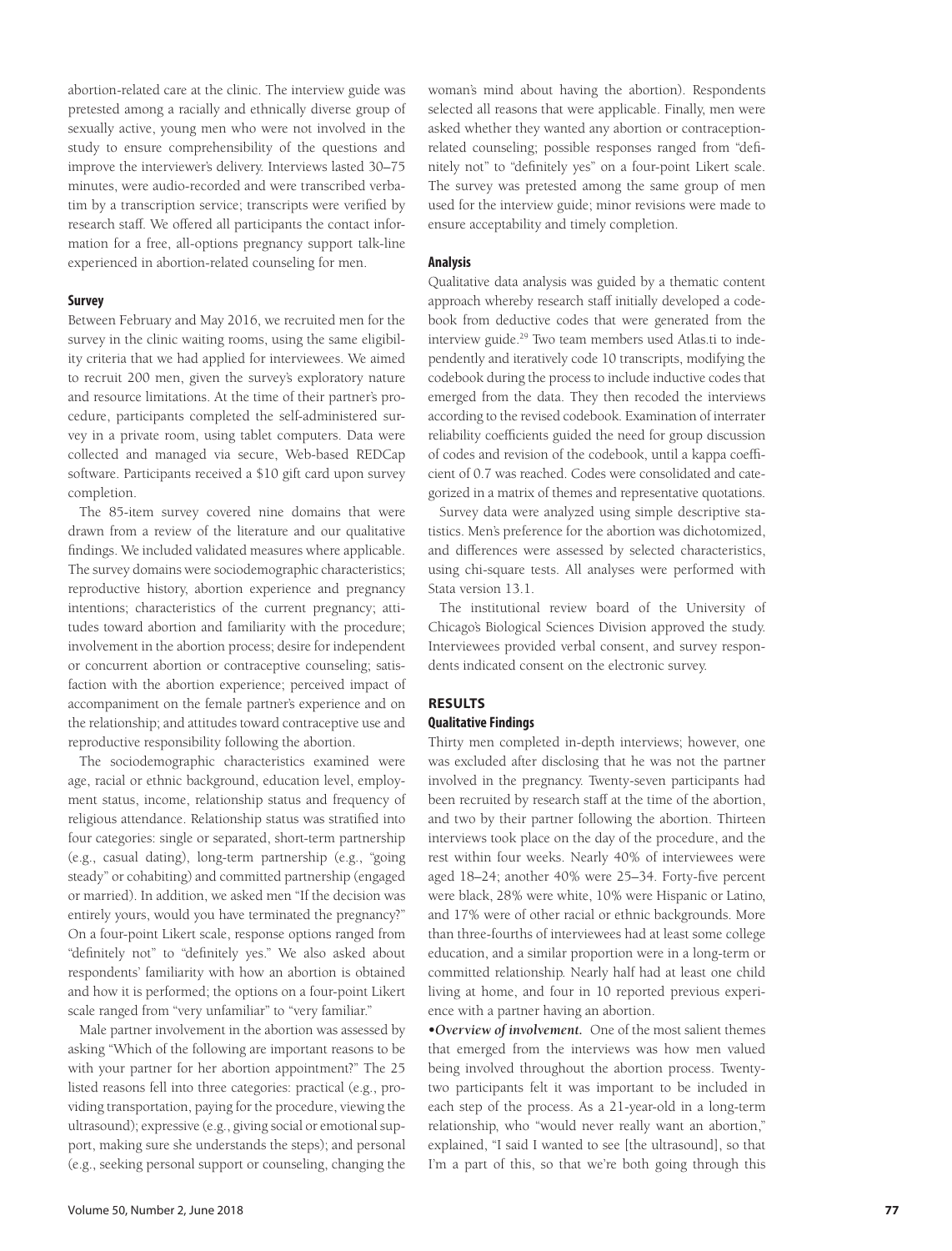together." A 37-year-old man in a committed relationship described his desire to be present during his partner's abortion counseling: "For the counseling piece of it,… I want to hear her emotions, and what she's going through, more than anything else." A 19-year-old single partner, who was "comfortable with the decision," but was "not for it" and "not against it," expressed his expectations for the appointment and why he wanted to be present for the procedure:

"I kind of had this thought that I would be going in there with her, not necessarily [to witness] the procedure, but [to be] there with her.... It is definitely enough for me to ... be in the waiting room, but I did think that I would be in there with her at least until she got knocked out,... to show her that I was there the whole time."

The two men who were not at the clinic on the day of the abortion still highlighted their involvement in the experience. A 39-year-old long-term partner, who said he "wasn't all for" the abortion, had work obligations, but made sure he was available via mobile phone:

"I was trying to get her to schedule ... for a later date, but the times that they had were only during my work hours.... I had already had customers set up for work, so I couldn't back out of that…. I was making sure that I answered my phone every time she called, or every time she text me or whatever. I would just make sure I was there—not physically, but at least technologically."

The provision of partner support was discussed in all of the interviews. In only one case did a man describe attempted coercion: In the waiting room before the procedure, he had tried to convince his partner not to have the abortion. Overall, then, our qualitative results focus on men's reports of supporting their partners.

**•***Instrumental support.* Men described several ways in which they provided instrumental support—for example, by providing transportation or paying for the abortion or pain medications. One man described his role despite his preference for his partner "to go to term and have the child":

"I volunteered to go on the day of the procedure. She asked me to drive her there, wait with her, stay with her and make sure that she gets there OK, and everything goes OK. She told me the time and the day, and I took off work to go with her. That morning, I believe, she wasn't [supposed] to eat.... She wanted to eat, and I was like, 'No, you can't eat.'"*—27-year-old committed partner*

Fourteen of the 29 men provided financial assistance to pay for the procedure and other costs. Their personal preferences regarding the abortion reflect that for some, this meant making sacrifices. For one man, who "wanted to have [this] baby," contributing money and time demonstrated that he prioritized his sense of responsibility to his partner over his desire for a child. He summarized his thoughts to his partner like this: "OK, you just give me the price, and we'll take care of it." He explained further:

"And at the same time, I didn't feel right paying for it. I'm going to be true with you. I didn't feel like paying for [her to have an abortion], because I wanted my baby, [but] I had to be logical.... She don't have a job,… she doesn't want to talk to her father,… she don't want to tell her mama or anything, so I just [decided to] be the man.… I'll just take care of it."*—32-year-old long-term partner*

The provision of instrumental support—specifically, financial support for abortion-related costs—may facilitate abortion access and improve the overall experience for some women. For example, a 40-year-old long-term partner compared the additional cost to provide his partner with sedation during the procedure with his typical spending habits:

"She's going to go under.… Some things—like the eight dollars for paid parking—some things just don't matter. I've spent eight dollars on a bottle of beer once, some craft brew. I've wasted money on a lot worse things, so a hundred and fifty dollars to know that she's not going to be suffering for the next few hours is worth the money."

Other common forms of instrumental support included running errands and providing child care, housekeeping or caretaking. One man described his role in his partner's postabortion recovery:

"I was just making sure she was OK and keeping my eyes on the kids so they weren't bugging her.… I checked her temperature, [and] I checked for pain. I asked her, 'Do you want to talk to a doctor? Do you think it's normal? You know, is it bad?'"*—44-year-old committed partner*

**•***Informational support.* Men's informational support played a minor role among our interviewees, as most relied on their partner to determine where and how to obtain an abortion. However, four men reported looking up information online and asking questions at the time of the procedure to facilitate and ensure the quality of care. Notably, one participant—who was 32 years old and in a long-term relationship—recognized his partner's limited health literacy and accompanied her to provide guidance, despite his preference to "roll with" the pregnancy rather than end it:

"There's a lot of stuff that she wouldn't understand that I would understand, and I would be able to translate that back to her, because she's young. I've been to college and all that, so there's a lot of stuff that she don't know that I know. That's why, when she goes to a doctor's appointment,... I go right with her. There have been times I didn't go, and she'd come back, and I ask her, 'What's going on?' [She'd say] 'I don't know. Look at the paper.'"

**•***Emotional support.* Only one man—who accompanied his partner to the abortion—did not cite emotional support as a motivating factor. Some men reported that emotional support was one of their most important contributions, and that they went to significant lengths to be present for their partners, regardless of their feelings about continuing the pregnancy. A 37-year-old committed partner described his experience:

"Be here and hold her hand, and give her my shoulder to cry [on]. I'd be nowhere else in the world right now.... I would have quit my job if they told me, 'You couldn't come to this.' Seriously. It's very important that ... I want to be the face of courage in our household."

Seventeen men talked about abortion stigma and recognized its isolating effect on their partner's experience. By attending the appointment, one young man, who "at first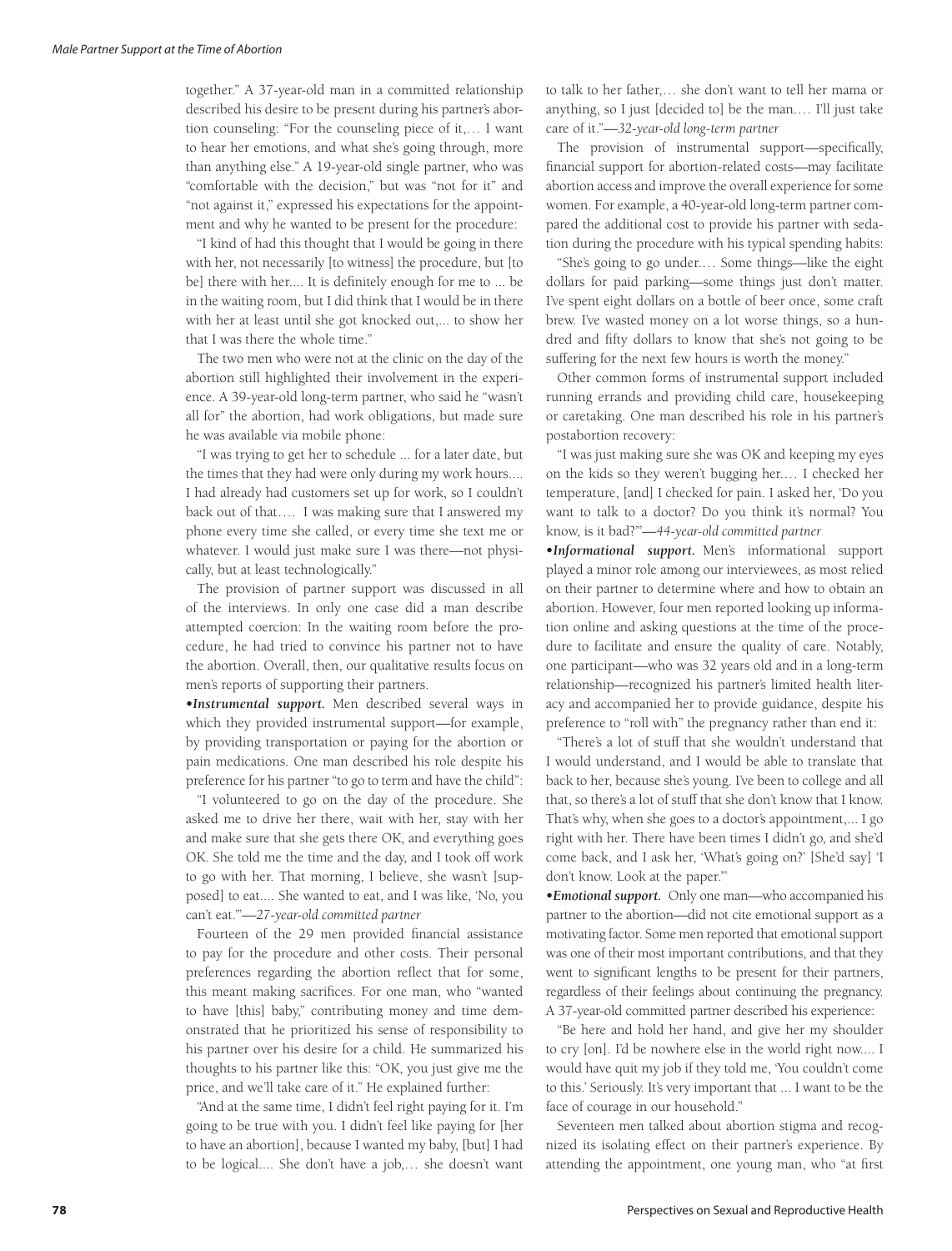[was] against" the abortion, wanted to provide the emotional support that he felt his partner could not obtain from family and friends:

"I felt like if I didn't talk to her enough about it, she will probably feel more stress, she'll feel more alone, she'll feel like she don't really have nobody.... She had other people, but she didn't want them to come. So I just came. I didn't even go to work today, because I had to do this. I just felt like if I was there, she'll feel ... better."*—18-year-old longterm partner*

In recognizing the personal nature of having an abortion, another man, who "would have made the same decision" about obtaining an abortion, noted the importance of having someone familiar nearby:

"I was worried that she would need to talk to somebody, and the health care professionals aren't always the first person you turn to.... So I wanted to be there for her. But I understood the process, and the rule [that the man can't be in the room] is there for a reason.... I just didn't want to physically be away from her."*—24-year-old long-term partner* **•***Appraisal support.* Upon recognizing their partner's fears and doubts about having an abortion, some men sought to ease these concerns by helping to make realistic, affirmative evaluations of the circumstances—which represent appraisal support efforts. For example, a 40-year-old, who was in a committed relationship, stated that abortion was "not something that I believe in," yet he described trying to alleviate his partner's anxieties and hesitations about the safety and morality of the procedure by remaining positive and reframing their situation:

"[The decision to have an abortion] is so in-depth and so emotional. [There are] so many emotions that go on at that time with a woman that she feels like possibly ... 'Am I damaging my body?... Am I doing the right thing morally?' My job was basically to be supportive and to let her know that this is not really a moral [issue]."

Another man reassured his partner that their conflicting beliefs about abortion would not harm their relationship:

"I kept telling her that that was just a stumble, a bump in the road. We'll be all right. We're not breaking up over it. We'll be all right. Because she knew that I wanted [the pregnancy].... She just thought that maybe I was going to leave her. That wasn't the case."*—39-year-old long-term partner*

#### **Quantitative Findings**

All men who were present in the clinic waiting rooms were screened and invited to complete the survey if eligible. A total of 318 were screened, and 46 did not meet eligibility criteria. Another 60 declined to participate: Thirty-five gave no reason, seven were uncomfortable with participating or talking about the situation, and 18 were not interested. Two men who completed the survey later asked for their data to be destroyed because their partner did not want them to participate. The analytic sample thus included 210 men, representing a participation rate of 77%.

Nine in 10 respondents were recruited at the communitybased clinic (Table 1). Just over half of respondents were

*TABLE 1. Percentage distribution of respondents to a survey of men who accompanied their partners to abortion appointments at two urban clinics, by selected characteristics, United States, 2016*

| Characteristic                                 | %<br>$(N=210)$ |
|------------------------------------------------|----------------|
| <b>Clinic location</b>                         |                |
| University                                     | 10.6           |
| Community                                      | 89.4           |
| Age                                            |                |
| $18 - 24$                                      | 31.0           |
| $25 - 34$<br>$35 - 44$                         | 52.9           |
|                                                | 16.2           |
| <b>Race/ethnicity</b>                          |                |
| White<br><b>Black</b>                          | 30.2<br>42.9   |
| Hispanic/Latino                                | 16.6           |
| Other                                          | 10.2           |
| <b>Education</b>                               |                |
| <high school<="" td=""><td>5.3</td></high>     | 5.3            |
| High school/GED                                | 22.8           |
| Some college                                   | 44.2           |
| Completed college                              | 27.7           |
| <b>Employment</b>                              |                |
| Full-time                                      | 66.7           |
| Part-time<br>Student                           | 10.0<br>4.3    |
| Other                                          | 19.1           |
|                                                |                |
| Income as % of federal poverty level<br>< 100  | 38.5           |
| 100-199                                        | 32.2           |
| >200                                           | 29.3           |
| Religious attendance                           |                |
| Never                                          | 44.9           |
| Once/twice per year                            | 18.5           |
| Few times per year                             | 18.5           |
| Few times per month<br>At least once per week  | 6.3<br>11.7    |
|                                                |                |
| <b>Relationship status</b><br>Single/separated | 12.2           |
| Short-term                                     | 9.3            |
| Long-term                                      | 57.0           |
| Committed                                      | 21.5           |
| Desire for any/more children                   |                |
| Yes                                            | 68.1           |
| No                                             | 31.9           |
| <b>Timing of pregnancy</b>                     |                |
| <b>First trimester</b>                         | 66.5           |
| Second trimester                               | 14.4           |
| Unknown                                        | 19.1           |
| <b>Previous abortion experience</b>            |                |
| 0<br>1                                         | 38.7<br>43.0   |
| $\geq$ 2                                       | 18.4           |
|                                                |                |
| <b>Abortion type</b><br>Medical                | 9.1            |
| Surgical                                       | 70.2           |
| Unknown                                        | 20.7           |
| Would have chosen for partner to have abortion |                |
| Yes                                            | 56.7           |
| N <sub>o</sub>                                 | 38.5           |
| Indifferent                                    | 4.8            |
| Total                                          | 100.0          |

*Note*: Percentages may not total 100.0 because of rounding.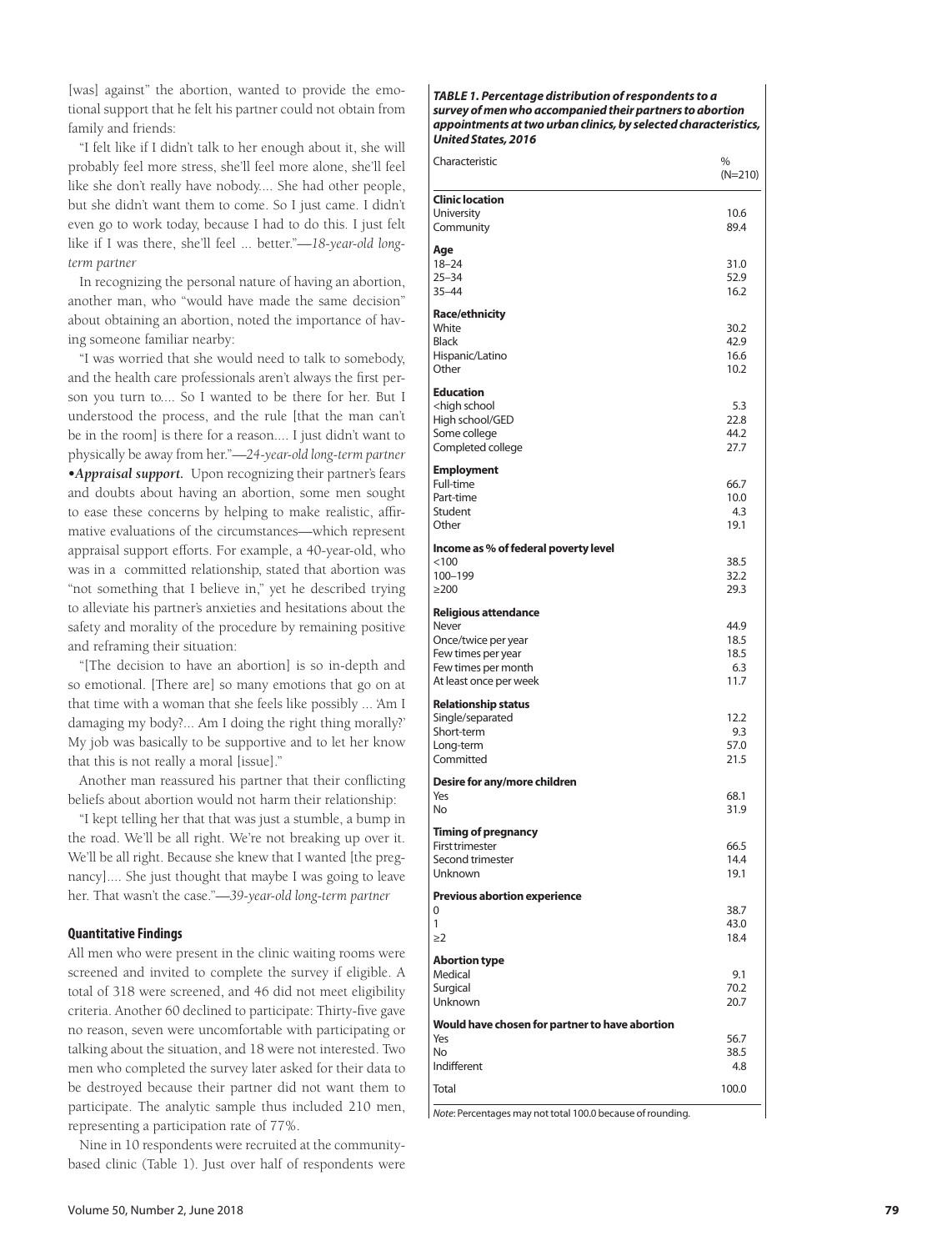*TABLE 2. Percentage of men, by selected measures of how they viewed involvement in their partner's abortion, according to whether they would have chosen for her to have an abortion* 

| Measure                                                                             | All          | Would not<br>have chosen<br>abortion | Would have<br>chosen<br>abortion |
|-------------------------------------------------------------------------------------|--------------|--------------------------------------|----------------------------------|
| PERCEPTIONS ABOUT ACCOMPANIMENT                                                     |              |                                      |                                  |
| Believed partner needed to be accompanied                                           |              |                                      |                                  |
| No                                                                                  | 23.0         | 29.6                                 | 20.2                             |
| Yes                                                                                 | 49.8         | 46.9                                 | 50.4                             |
| Not sure                                                                            | 27.3         | 23.5                                 | 29.4                             |
| Believed partner had someone else who<br>could have accompanied her                 |              |                                      |                                  |
| No.                                                                                 | 13.4         | 14.8                                 | 10.1                             |
| Yes<br>Not sure                                                                     | 61.7<br>24.9 | 60.5<br>24.7                         | 63.0<br>26.9                     |
| <b>Steps considered important for accompaniment</b>                                 |              |                                      |                                  |
| Aftercare/recovery                                                                  | 99.0         | 98.7                                 | 99.2                             |
| Contraceptive counseling with partner                                               | 69.9         | 76.6                                 | 66.1                             |
| Abortion counseling with partner                                                    | 63.4         | 67.1                                 | 61.6                             |
| General abortion education                                                          | 59.5         | 55.8                                 | 62.0                             |
| Meeting the staff<br>Abortion procedure/medication                                  | 51.5<br>47.5 | 52.0<br>$55.1+$                      | 50.0<br>41.2                     |
| General contraceptive education                                                     | 47.5         | 53.2                                 | 43.9                             |
| Pregnancy-dating ultrasound                                                         | 43.2         | 53.9*                                | 34.2                             |
| <b>REASONS FOR ACCOMPANIMENT</b>                                                    |              |                                      |                                  |
| <b>Emotional support</b>                                                            |              |                                      |                                  |
| Give partner social/emotional support                                               | 100.0        | 100.0                                | 100.0                            |
| Make sure partner doesn't feel alone                                                | 99.5         | 100.0                                | 99.1                             |
| Be someone partner can talk to                                                      | 96.5         | 97.5                                 | 96.5                             |
| Understand what partner is going through                                            | 96.5         | 97.4                                 | 95.7                             |
| <b>Instrumental support</b>                                                         |              |                                      |                                  |
| Make sure partner is safe                                                           | 99.5         | 98.8                                 | 100.0                            |
| Make sure partner has everything she needs                                          | 97.1         | 98.7                                 | 96.6                             |
| Provide transportation                                                              | 93.2         | 90.0                                 | 94.9                             |
| Help pay for the abortion                                                           | 89.7         | 87.3                                 | 92.3                             |
| <b>Appraisal support</b>                                                            |              |                                      |                                  |
| Share responsibility for the pregnancy                                              | 88.1         | 87.0                                 | 89.0                             |
| Give partner reassurance                                                            | 86.9         | 85.5                                 | 86.8                             |
| Protect partner from being judged                                                   | 81.4         | 85.9                                 | 78.1                             |
| <b>Informational support</b>                                                        |              |                                      |                                  |
| Make sure partner understands the steps                                             | 82.8         | 89.5†                                | 79.3                             |
| Other                                                                               |              |                                      |                                  |
| Would have felt guilty if had not come                                              | 80.5         | $88.3*$                              | 76.3                             |
| Confirm feeling about the abortion<br>Make sure that partner obtains the abortion   | 53.3         | $61.5*$<br>43.4                      | 47.4                             |
| Get help                                                                            | 41.3<br>24.0 | $31.2*$                              | 39.5<br>18.4                     |
| Change partner's mind about the abortion                                            | 13.7         | $25.6*$                              | 5.3                              |
| ASSESSMENT OF THE EXPERIENCE<br>Satisfaction with opportunity to<br>provide support |              |                                      |                                  |
| Unsatisfied                                                                         | 17.3         | 22.8                                 | 14.2                             |
| Indifferent                                                                         | 3.1          | 3.8                                  | 1.7                              |
| Satisfied                                                                           | 79.7         | 73.4                                 | 84.1                             |
| <b>Perceived impact of accompaniment</b><br>on partner's experience                 |              |                                      |                                  |
| Made it worse                                                                       | 8.6          | 10.1                                 | 6.2                              |
| No impact<br>Made it better                                                         | 31.0<br>60.4 | 38.0<br>51.9                         | 27.4<br>66.4                     |
| <b>Perceived impact of accompaniment</b>                                            |              |                                      |                                  |
| on relationship                                                                     |              |                                      |                                  |
| Made it worse                                                                       | 6.1          | 7.6                                  | 4.4                              |
| No impact                                                                           | 45.7         | 46.8                                 | 44.3                             |
| Made it better                                                                      | 48.2         | 45.6                                 | 51.3                             |

\*Different from percentage in the third column at p<.05. †Different from percentage in the third column at p<.10. *Note*: Percentage distributions may not add to 100.0 because of rounding.

aged 25–34, and about four in 10 were black. Seven in 10 had at least some college education, and more than one-third reported incomes below the federal poverty level. Almost half of respondents never attended religious services, and more than three-quarters said they were in long-term or committed relationships. Nearly seven in 10 said they wanted to have a child or another in the future. Sixty-seven percent of men reported that the pregnancy was in its first trimester; 61% had had any experience with abortion. Seven in 10 said that their partners were having surgical abortions. When asked if they would have chosen to terminate the pregnancy if the decision had been solely their own, 39% said they would not have, 57% said they would have and 5% were indifferent.

Half of respondents believed their partner needed to be accompanied to the abortion appointment, and nearly four in 10 said she had no one else to go with or they were unsure (Table 2). When asked about the steps they felt it was most important to be involved in during the abortion experience, men nearly unanimously cited taking care of their partner after the procedure. The next most commonly identified steps were learning about or discussing birth control methods (70%) and attending abortion-related counseling with their partner (63%).

When asked to identify reasons for accompanying their partner to the appointment, all respondents endorsed providing social or emotional support, and nearly all cited ensuring that their partner did not feel alone, giving her someone to talk to and understanding what she is going through (97–99%). Most also endorsed a range of instrumental support reasons, including ensuring the partner's safety (99%), making sure she had everything she needed (97%), providing transportation (93%) and paying for the abortion (90%). Appraisal support, in the form of sharing responsibility, providing reassurance and protecting their partner from feeling judged, was cited by 81–88% of respondents. Men also cited providing informational support in the form of ensuring that the partner understood the steps entailed in obtaining an abortion (83%). Eight in 10 respondents said they would have felt guilty if they had not accompanied their partner; four other reasons received lower levels of endorsement.

Respondents who said they would not have chosen an abortion if the decision had been solely their own were more likely than others to have previously been involved in an abortion (71% vs. 53%—not shown). No other sociodemographic or reproductive characteristic was associated with a preference for obtaining the abortion. Men who would not have chosen for their partner to have the abortion were more likely than others to place importance on being with her for the pregnancy-dating ultrasound (54% vs. 34%), believe they would feel guilty if they did not accompany her (88% vs. 76%) and want to confirm their feelings about the abortion (62% vs. 47%). These men were also more likely to report interest in getting help for themselves at the appointment (31% vs. 18%) and wanting to change their partner's mind about having the abortion (26% vs. 5%).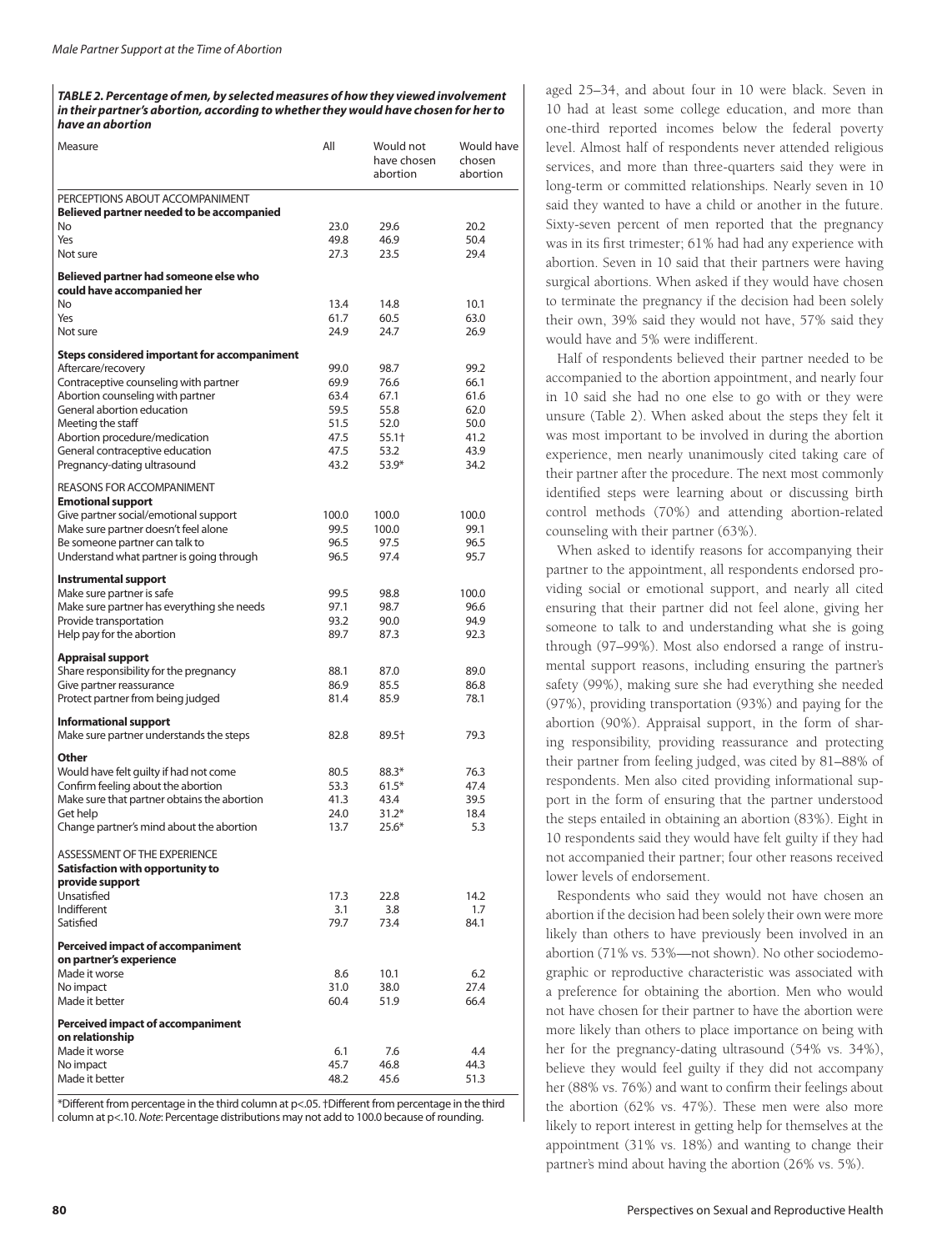Overall, 80% of respondents said they were satisfied with the opportunity to provide support. Moreover, 60% felt that accompanying their partner improved her abortion experience, and 48% felt that doing so improved the relationship. Men's abortion preference was not associated with any of these three measures.

## **DISCUSSION**

Men are often depicted as unaware, unsupportive and sometimes even obstructive with regard to their partner's obtaining an abortion. Such portrayals may be supported by studies that recruit men from the Internet and from crisis pregnancy or postabortion counseling centers; yet, these men may be far removed from their partner's abortion decisions and experiences, such that their beliefs and behaviors are not generalizable to those of men recruited at their partner's abortion appointment. Our study confirms an alternative narrative: that many male partners provide substantial support at the time of abortion.

More than a third of our survey respondents said they would not have chosen to proceed with the abortion if given the choice. Regardless of their preferences, however, nearly all men reported that they wanted to support their partners. In in-depth interviews, men seldom discussed personal concerns about and preferences regarding abortion, possibly reflecting that they prioritized their relationship and the well-being of their partner over their own concerns. Many men believed that accompanying their partner had a positive influence on her experience, as well as on their relationship. These findings are consistent with those from another clinic-based study, in which about 30% of women were accompanied by a male partner; 85% of these women said their partner played a positive role in decision making and support throughout the abortion experience.30 While our findings are limited because we did not assess the women's perspectives, we found no suggestion that partner involvement negatively affected abortion care. Furthermore, our qualitative and quantitative findings suggest that male partners who accompany women to their abortion appointment represent a committed and potentially valuable source of support.

Notably, our study suggests that potential differences between the preferences and preparedness of men and women regarding the abortion decision can inform how health care providers offer and deliver abortion counseling. A previous qualitative study of abortion patients found that many were resolute about their decision before arriving for their appointment, and sought neither options counseling nor emotional support from clinic staff.31 A quantitative survey also found minimal conflict associated with women's abortion decisions.32 Men's decisional support for obtaining an abortion has not been widely studied. More than half of our survey respondents reported that one reason they accompanied their partner was to better understand how they themselves felt about the abortion. This suggests that their inclusion in abortion counseling, with their partner's approval, may be beneficial.

In a study that examined the experiences of women who used abortion support talk-lines, some reported that even when their partner deferred to their decision and offered support, some men persisted in wanting to continue the pregnancy, leading to resentment and contributing to dissolution of the relationship.<sup>33</sup> These experiences suggest that the social and emotional support that some partners provide may be more superficial than what was described in our interviews. Variation in the provision of different types of support and their perceived value may be related to variations in gender-based role expectations depending on the characteristics of relationships.34,35

Future research should consider a dyadic approach that explores the experiences and perspectives of both partners, and focuses on how intimate relationships and abortion decisions are related to each other. In addition, longitudinal studies of couples could employ a social support framework to identify conflicted relationships, such as those in which a man may provide only instrumental support, rather than the affirmation that might come from appraisal support. A better understanding of men's support would help explain the limited prevalence of appraisal support among our survey respondents, who were more supportive of the partner's decision than of the abortion itself.

Although recommendations to provide counseling for male partners may meet resistance from providers who are concerned about women's autonomy, some providers currently offer individual male partner counseling.<sup>36</sup> While the demand for such services and the consequent clinical and financial burden have not been assessed, men's reported levels of knowledge and comfort regarding the abortion process have been found to be positively associated with their levels of satisfaction.37 Men's counseling may also be a valuable opportunity to explore and promote their use of condoms and vasectomy, as well as strategies to negotiate more effective contraceptive use.<sup>24</sup> The fact that seven in 10 men viewed the abortion appointment as an opportunity to learn about birth control methods attests to the active role men can have in supporting their partner's efforts to prevent unintended pregnancy.

#### **Limitations**

This study has several limitations that must be considered. The samples were restricted to men who attended the abortion appointment or whose partners wanted them to participate in the study. Men who could not or chose not to accompany their partner may be less supportive of the decision to obtain an abortion, and they may influence a woman's experience well before she reaches the abortion facility. Decisional conflict with male partners has been associated with late presentation for an abortion,<sup>38</sup> suggesting that addressing men's preferences and involvement may be warranted at the time of pregnancy diagnosis, rather than at the abortion appointment itself. In addition, the large majority of participants were recruited from the freestanding community clinic. However, since this clinic serves a high volume of abortion patients, the skewedness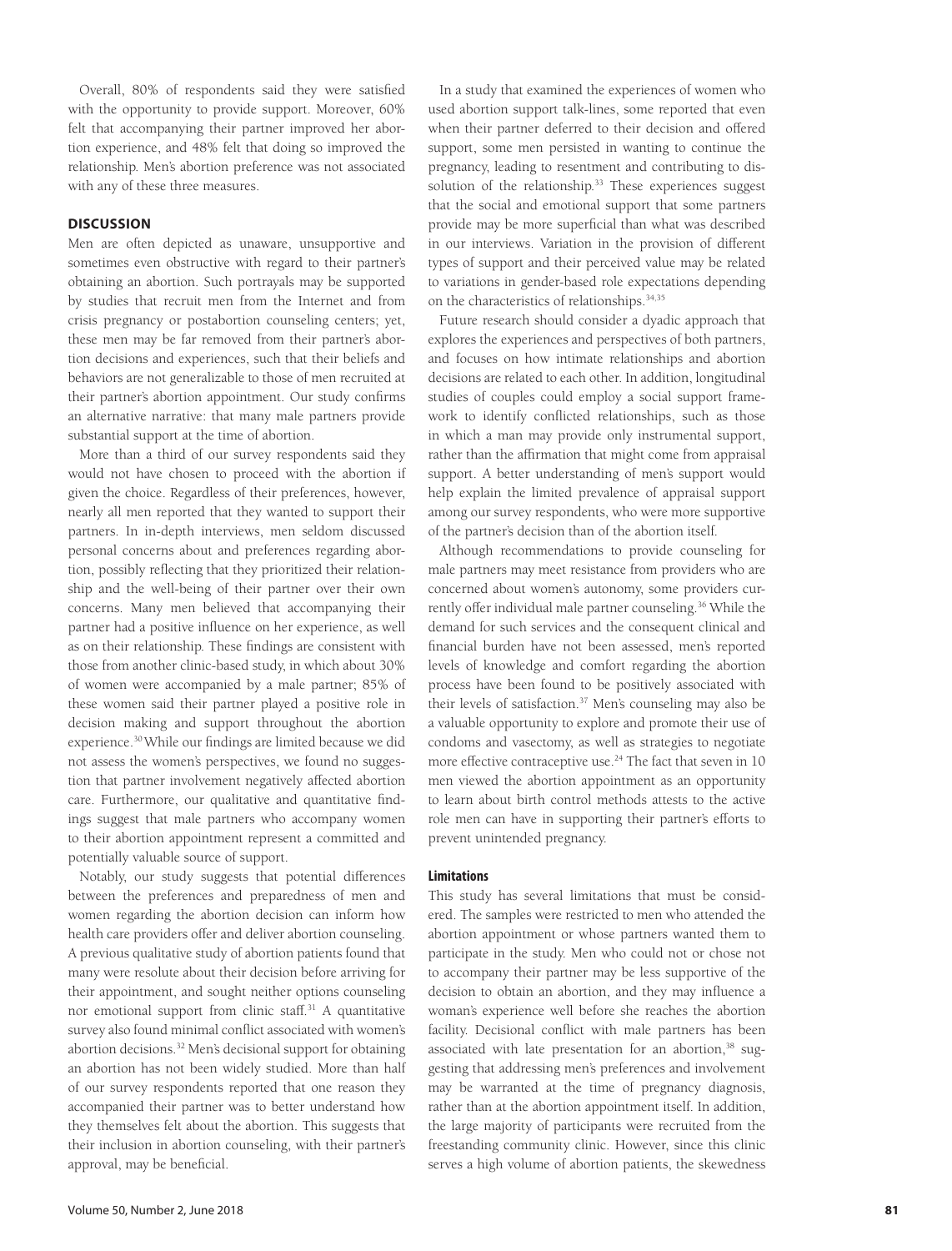of our sample reflects that far more abortions are performed in such clinics than in hospital-based clinics.<sup>39</sup>

While men generally wanted to provide social and emotional support to their partners at the time of abortion, it is unclear whether the provision of such support translated into improved outcomes or experiences for women. Moreover, while most men expressed a desire to participate in abortion and contraceptive counseling, some may have wanted to use these sessions to resolve relationship or pregnancy decision-making conflicts. Because the goal of counseling at the time of abortion is to facilitate a woman's choice, the routine inclusion of men may not always be appropriate. The foregoing insights may provide guidance for research on and the creation of counseling tools or education materials to bridge couples' expectations regarding support, as well as ensure the primacy of women in abortion-related care.

#### **Conclusions**

Views of men's involvement in abortion are sometimes influenced by the most extreme or negative examples, ranging from a complete lack of involvement to reproductive coercion or obstruction of abortion access. Men who accompany their partners to the abortion appointment, however, may not reflect these views. Our sample of men described their desire to be involved throughout the abortion process, and generally expressed the goal of providing support to their partner. Future research and evolving clinical practice might focus on how men who are present at the time of abortion may function as allies in improving women's experience of abortion specifically, and in promoting their reproductive health in general.

#### **REFERENCES**

**1.** *Roe v. Wade,* 410 U.S. 113 (1973).

**2.** *Doe v. Bolton,* 410 U.S. 179 (1973).

**3.** Gross AD, A man's right to choose: searching for remedies in the face of unplanned fatherhood, *Drake Law Review,* 2006, 55:1015–1055.

**4.** Harris GW, Fathers and fetuses, *Ethics,* 1986, 96(3):594–603, https://doi.org/10.1086/292777.

**5.** *Planned Parenthood of Missouri v. Danforth,* No. 74–1151, 428 U.S. 52 (1976).

**6.** *Planned Parenthood of Southeastern Pennsylvania v. Casey,* No. 91–744, 505 U.S. 833 (1992).

**7.** Oklahoma House Bill No. 1441 (2017).

**8.** Silverman JG et al., Male perpetration of intimate partner violence and involvement in abortions and abortion-related conflict, *American Journal of Public Health,* 2010, 100(8):1415–1417, [https://](https://doi.org/10.2105/AJPH.2009.173393) [doi.org/10.2105/AJPH.2009.173393](https://doi.org/10.2105/AJPH.2009.173393).

**9.** Hall M et al., Associations between intimate partner violence and termination of pregnancy: a systematic review and meta-analysis, *PLoS Medicine,* 2014, 11(1):e1001581, [https://doi.org/10.1371/journal.](https://doi.org/10.1371/journal.pmed.1001581) [pmed.1001581.](https://doi.org/10.1371/journal.pmed.1001581)

**10.** Miller E et al., Pregnancy coercion, intimate partner violence and unintended pregnancy, *Contraception,* 2010, 81(4):316–322, https:// doi.org/10.1016/j.contraception.2009.12.004.

**11.** Miller E et al., Recent reproductive coercion and unintended pregnancy among female family planning clients, *Contraception,* 2014, 89(2):122–128, <https://doi.org/10.1016/j.contraception.2013.10.011>.

**12.** Papworth V, Abortion services: the need to include men in care provision, *Nursing Standard,* 2011, 25(40):35–37.

**13.** Reich JA and Brindis CD, Conceiving risk and responsibility: a qualitative examination of men's experiences of unintended pregnancy and abortion, *International Journal of Men's Health,* 2006, 5(2):133–152, htt[ps://doi.org/10.3149/jmh.0502.133](https://doi.org/10.3149/jmh.0502.133).

**14.** Lipp A, Supporting the significant other in women undergoing abortion, *British Journal of Nursing,* 2008, 17(19):1232–1236.

**15.** Finer LB et al., Timing of steps and reasons for delays in obtaining abortions in the United States, *Contraception,* 2006, 74(4):334–344, [https://doi.org/10.1016/j.contraception.2006.04.010.](https://doi.org/10.1016/j.contraception.2006.04.010)

**16.** Altshuler AL et al., Male partners' involvement in abortion care: a mixed-methods systematic review, *Perspectives on Sexual and Reproductive Health,* 2016, 48(4):209–219, https://doi.org/10.1363/ psrh.12000.

**17.** Holmes MC, Reconsidering a "woman's issue": psychotherapy and one man's postabortion experience, *American Journal of Psychotherapy,* 2004, 58(1):103–115.

**18.** Chibber KS et al., The role of intimate partners in women's reasons for seeking abortion, *Women's Health Issues,* 2014, 24(1):e131–138, https://doi.org/10.1016/j.whi.2013.10.007.

**19.** Jones RK, Moore AM and Frohwirth LF, Perceptions of male knowledge and support among U.S. women obtaining abortions, *Women's Health Issues,* 2011, 21(2):117–123.

**20.** Kimport K, More than a physical burden: women's mental and emotional work in preventing pregnancy, *Journal of Sex Research,* 2017, 18:1–10, <https://doi.org/10.1080/00224499.2017.1311834>.

**21.** Beeman PB, Peers, parents, and partners: determining the needs of the support person in an abortion clinic, *Journal of Obstetric, Gynecologic & Neonatal Nursing,* 1985, 14(1):54–58, [https://doi.](https://doi.org/10.1111/j.1552-6909.1985.tb02204.x) [org/10.1111/j.1552-6909.1985.tb02204.x.](https://doi.org/10.1111/j.1552-6909.1985.tb02204.x)

**22.** Coleman PK and Nelson ES, Abortion attitudes as determinants of perceptions regarding male involvement in abortion decisions, *Journal of American College Health,* 1999, 47(4):164–171, [https://doi.](https://doi.org/10.1080/07448489909595642) [org/10.1080/07448489909595642.](https://doi.org/10.1080/07448489909595642)

**23.** Norris A et al., Abortion stigma: a reconceptualization of constituents, causes, and consequences, *Women's Health Issues,* 2011, 21(Suppl. 3):S49–S54, http[s://doi.org/10.1016/j.whi.2011.02.010](https://doi.org/10.1016/j.whi.2011.02.010).

**24.** Kapadia F, Finer LB and Klukas E, Associations between perceived partner support and relationship dynamics with timing of pregnancy termination, *Women's Health Issues,* 2011, 21(3):S8–S13, https://doi. org/10.1016/j.whi.2011.02.005.

**25.** House JS, *Work Stress and Social Support,* Reading, MA: Addison-Wesley, 1981.

**26.** Barrera M, Jr., Distinctions between social support concepts, measures, and models, *American Journal of Community Psychology,* 1986, 14(4):413–445,<https://doi.org/10.1007/BF00922627>.

**27.** Cohen S and Wills TA, Stress, social support, and the buffering hypothesis, *Psychological Bulletin,* 1985, 98(2):310–357, [https://doi.](https://doi.org/10.1037/0033-2909.98.2.310) [org/10.1037/0033-2909.98.2.310.](https://doi.org/10.1037/0033-2909.98.2.310)

**28.** Grady WR et al., Men's perceptions of their roles and responsibilities regarding sex, contraception and childrearing, *Family Planning Perspectives,* 1996, 28(5):221–226, https://doi.org/10.1363/2822196.

**29.** Green J and Thorogood N, *Qualitative Methods for Health Research,* third ed., London: Sage, 2013.

**30.** Beenhakker B et al., Are partners available for post-abortion contraceptive counseling? A pilot study in a Baltimore City clinic, *Contraception,* 2004, 69(5):419–423, [https://doi.org/10.1016/j.](https://doi.org/10.1016/j.contraception.2003.12.013) [contraception.2003.12.013.](https://doi.org/10.1016/j.contraception.2003.12.013)

**31.** Moore AM, Frohwirth L and Blades N, What women want from abortion counseling in the United States: a qualitative study of abor